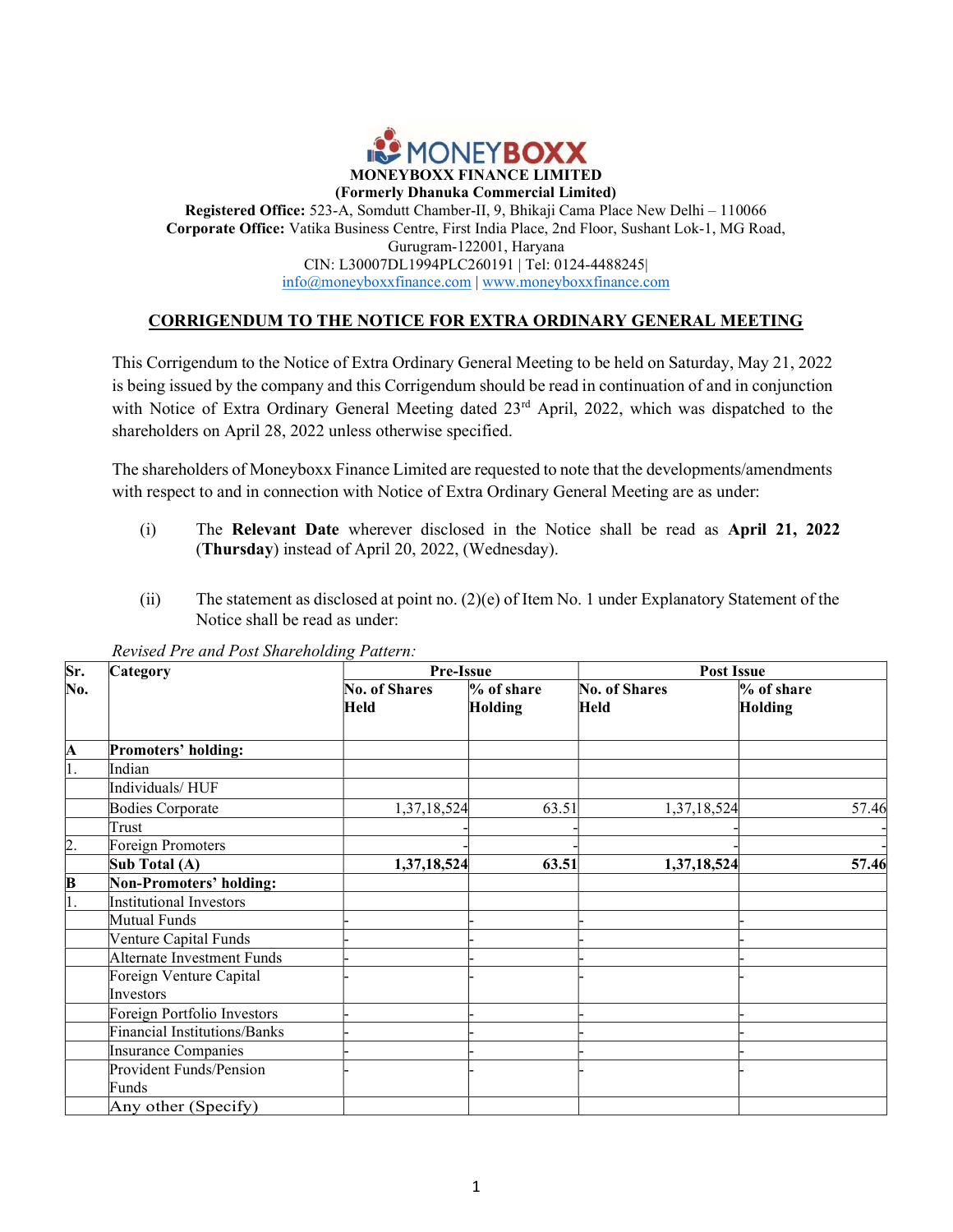|                  | Trust                                                                                |                        |               |                        |               |
|------------------|--------------------------------------------------------------------------------------|------------------------|---------------|------------------------|---------------|
| $\overline{2}$ . | Central Government/State<br>Government(s)/ President of                              |                        |               |                        |               |
|                  | India                                                                                |                        |               |                        |               |
| $\beta$ .        | <b>Non-Institution Investors</b><br>Individual shareholders holding                  | 78,27,944<br>10,23,546 | 36.24<br>4.74 | 98,42,515<br>15,72,700 | 41.23<br>6.59 |
|                  | nominal share capital up to<br>Rs.2 Lakhs                                            |                        |               |                        |               |
|                  | Individual shareholders holding<br>nominal share capital in excess<br>of Rs. 2 Lakhs | 68,04,398              | 31.50         | 82,69,815              | 34.64         |
|                  | NBFCs Registered with RBI                                                            |                        |               |                        |               |
|                  | Employee Trusts                                                                      |                        |               |                        |               |
|                  | <b>Any Other</b>                                                                     | 53,030                 | 0.25          | 3,13,900               | 1.31          |
|                  | Non Resident Indians                                                                 | 44,007                 | 0.21          | 44,007                 | 0.18          |
|                  | Clearing Members                                                                     | 4,925                  | 0.02          | 4,925                  | 0.02          |
|                  | <b>Bodies Corporate</b>                                                              | 4,098                  | 0.02          | 2,64,968               | 1.11          |
|                  | Foreign Nationals                                                                    |                        |               |                        |               |
|                  | Trust                                                                                |                        |               |                        |               |
|                  | IEPF                                                                                 |                        |               |                        |               |
|                  | Sub Total (B)                                                                        | 78,80,974              | 36.49         | 1,01,56,415            | 42.54         |
|                  | TOTAL (A+B)                                                                          | 2,15,99,498            | 100           | 2,38,74,939            | 100           |
| $\overline{C}$ . | Employee Stock Grant Scheme                                                          |                        |               |                        |               |
|                  | (ESGS) Grant Outstanding                                                             |                        |               |                        |               |
|                  | Sub Total (C)                                                                        |                        |               |                        |               |
|                  | <b>GRAND TOTAL (A+B+C)</b>                                                           | 2,15,99,498            | <b>100</b>    | 2,38,74,939            | 100           |

(iii) The undertaking as disclosed at point no.  $(2)(t)(i)$  of Item No. 1 under Explanatory Statement of the Notice shall be read as under:

None of the Company, its Promoters and Directors is declared as wilful defaulter or fraudulent borrower as defined under the SEBI ICDR Regulations, 2018. None of the company, its promoters and directors are declared as wilful defaulter by Reserve Bank of India and also none of the Company, its Promoters and Directors are declared as fugitive economic offender under Fugitive Economic Offender Act, 2018.

(iv) Details of proposed shareholding including pre-post Share shareholding of proposed allottee w.r.t. S.No. 23 and 39 of Annexure A should be read as follows:

|        | <b>Proposed</b><br><b>Allotees</b> /<br><b>Identified</b><br><b>Investors</b> | Category                 | <b>PAN</b> | <b>Ultima</b><br>te<br><b>Benefic</b><br>ial<br>owner | <b>Maxim</b><br>um No.                            | Pre-issue<br>shareholding |                         | Post-issue<br>shareholding |                                  |
|--------|-------------------------------------------------------------------------------|--------------------------|------------|-------------------------------------------------------|---------------------------------------------------|---------------------------|-------------------------|----------------------------|----------------------------------|
| S. No. |                                                                               |                          |            |                                                       | 01<br>equity<br><b>shares</b><br>to be<br>allotte | <b>Numbe</b>              | Perce<br>ntage<br>(9/0) | <b>Numbe</b>               | Perce<br>ntage(<br>$\frac{0}{0}$ |
| 23     | Amrit Pal<br>Singh                                                            | Non-Promoter<br>Category | BDKPS0960H | N.A.                                                  | 8,696                                             | 665                       | 0.00                    | 9,361                      | 0.04                             |